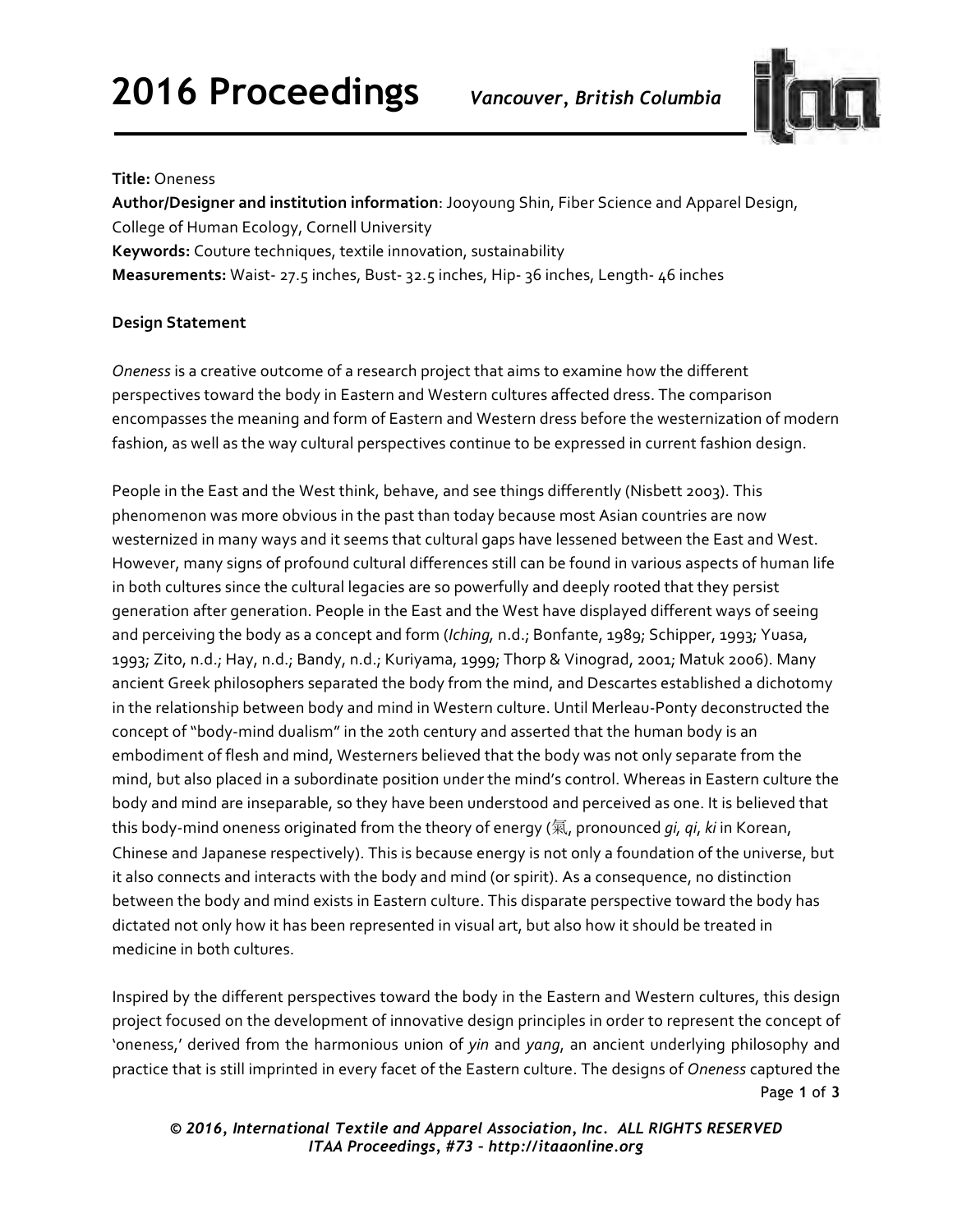complementary relationship between contrary elements (e.g., earth and sky, darkness and light, body and mind, female and male, etc.) and the dynamics generated from their infinite interaction. Through the marriage of two completely different forms (2-dimensional one-legged pants and a 3-dimensional gathered skirt), symmetrical balance was achieved within asymmetry. Continuous strips that wrap around the body represent interdependence between the elements and their connection within the universe. The main colors used for this project are black and white, reflecting the *yin-yang* symbols. Various types of fabrics such as mesh-neoprene, clear vinyl laminated with tulle, tulle, cotton shirting, and silk taffeta, were layered on top of each other to create unexpected and complex surfaces and textures. The innovative design principles employed for this project demonstrate how an abstract concept can be manifest through a form of dress. *Oneness* will invite the audience to acknowledge and appreciate the beauty of cultures—their own and others, as well as to celebrate the rediscovery of cultural heritage as an inspiration for creators in all fields.

## **References**

Bandy, S. n.d. A Humanistic Interpretation of the Mind-Body Problems in Western Thought. In: S. Kleinman, ed. 1986. Mind & Body: East Meets West. Champaign, Illinois: Human Kinetics Publishes, Inc. Bonfante, L. (1989). Nudity as a Costume in Classical Art. American Journal of Archaeology 93(4).

Hay, J. n.d. The Body Invisible in Chinese Art? In: A. Zito and T.E. Barlow, ed. 1994. *Body, Subject and Power in China.* Chicago: The University of Chicago Press.

Kuriyama, S. (1999). *The Expressiveness of the Body and the Divergence of Greek and Chinese Medicine*. New York: Zone Books.

Matuk, C. (2006). Seeing the Body: The Divergence of Ancient Chinese and Western Medical Illustration. *The Journal of Biocommunication*, 32(1). 

Nisbett, R. (2003). The Geography of Thought: How Asians and Westerners Think Differently...and Why, New York: London: Toronto: Sydney, Free Press.

Thorp, R.L. and Vinograd R.E. (2001). *Chinese Art and Culture*. New York: Harry N. Abrams.

Yuasa, Y. (1993). The Body, Self-cultivation, and Ki-Energy, Shigenori Nagatomo and Monte S. Hull (trans.), Albany: State University of New York Press.